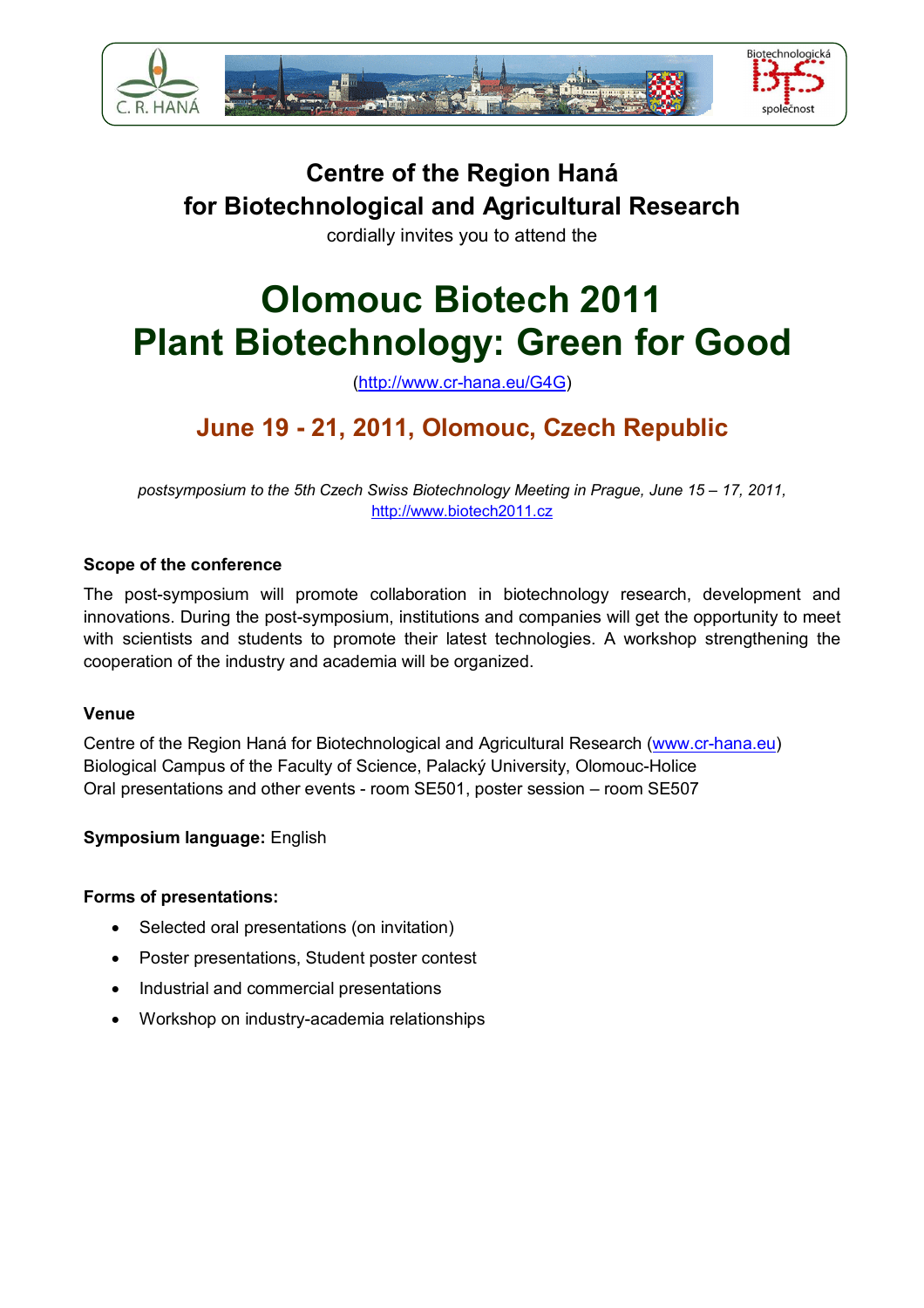### **Preliminary programme**

### **Sunday June 19, 2011**

15:00 – 19:00 Registration

### **Monday June 20, 2011**

| $09:00 - 09:30$ | Ivo Frébort, C.R. Haná, local representatives                                                       |
|-----------------|-----------------------------------------------------------------------------------------------------|
|                 | Opening, welcome address                                                                            |
| $09:30 - 10:15$ | Wilhelm Gruissem, ETH Zürich, Switzerland)                                                          |
|                 | Crop biofortification: GMO or non-GMO?                                                              |
| $10:15 - 11:00$ | Jaroslav Doležel, C.R. Haná, Olomouc, Czech Republic                                                |
|                 | Developing molecular resources for mapping and sequencing complex cereal<br>genomes                 |
| $11:00 - 11:30$ | Coffee break                                                                                        |
| $11:30 - 12:00$ | <b>Wendy Harwood, John Innes Centre, Norwich, UK</b>                                                |
| $12:00 - 12:30$ | Petr Galuszka, C.R. Haná, Olomouc, Czech Republic                                                   |
|                 | Transgenic alteration of cytokinin metabolism in order to improve agricultural<br>traits of cereals |
| $12:30 - 13:00$ | Olga Valentová, ICT, Prague, Czech Republic                                                         |
|                 | Phospholipid signalling in plant development and defence                                            |
| $13:00 - 14:00$ | Lunch break                                                                                         |
| $14:00 - 16:00$ | Industry and students get-together                                                                  |
| $16:00 - 16:30$ | Coffee break                                                                                        |
| $16:30 - 19:00$ | Poster session                                                                                      |
| $19:00 - 21:00$ | <b>Welcome to Olomouc Party</b>                                                                     |
|                 |                                                                                                     |

### **Tuesday June 21, 2011**

| $09:00 - 09:45$ | Heribert Hirt, UGRV, Evry, France                                                                                    |
|-----------------|----------------------------------------------------------------------------------------------------------------------|
|                 | Novel strategies to improve stress tolerance in plants                                                               |
| $09:45 - 10:30$ | Jozef Šamaj, C.R. Haná, Olomouc, Czech Republic                                                                      |
|                 | Developmental and stress-dependent regulation of some signalling,<br>cytoskeletal and vesicular trafficking proteins |
| $10:30 - 11:00$ | Coffee break                                                                                                         |
| $11:00 - 11:30$ | Mentewab Ayalew, Spelman College, Atlanta, GA, USA                                                                   |
|                 | Beyond markers: ABC transporters and antibiotic resistance                                                           |
| $11:30 - 12:00$ | <b>Viktor Korzun, KWS LOCHOW GmbH, Einbeck, Germany</b>                                                              |
|                 | Biotechnology and molecular breeding in small grain cereals: Achievements<br>and perspectives                        |
| $12:00 - 12:30$ | <b>Ian Dodd, Lancaster University, UK</b>                                                                            |